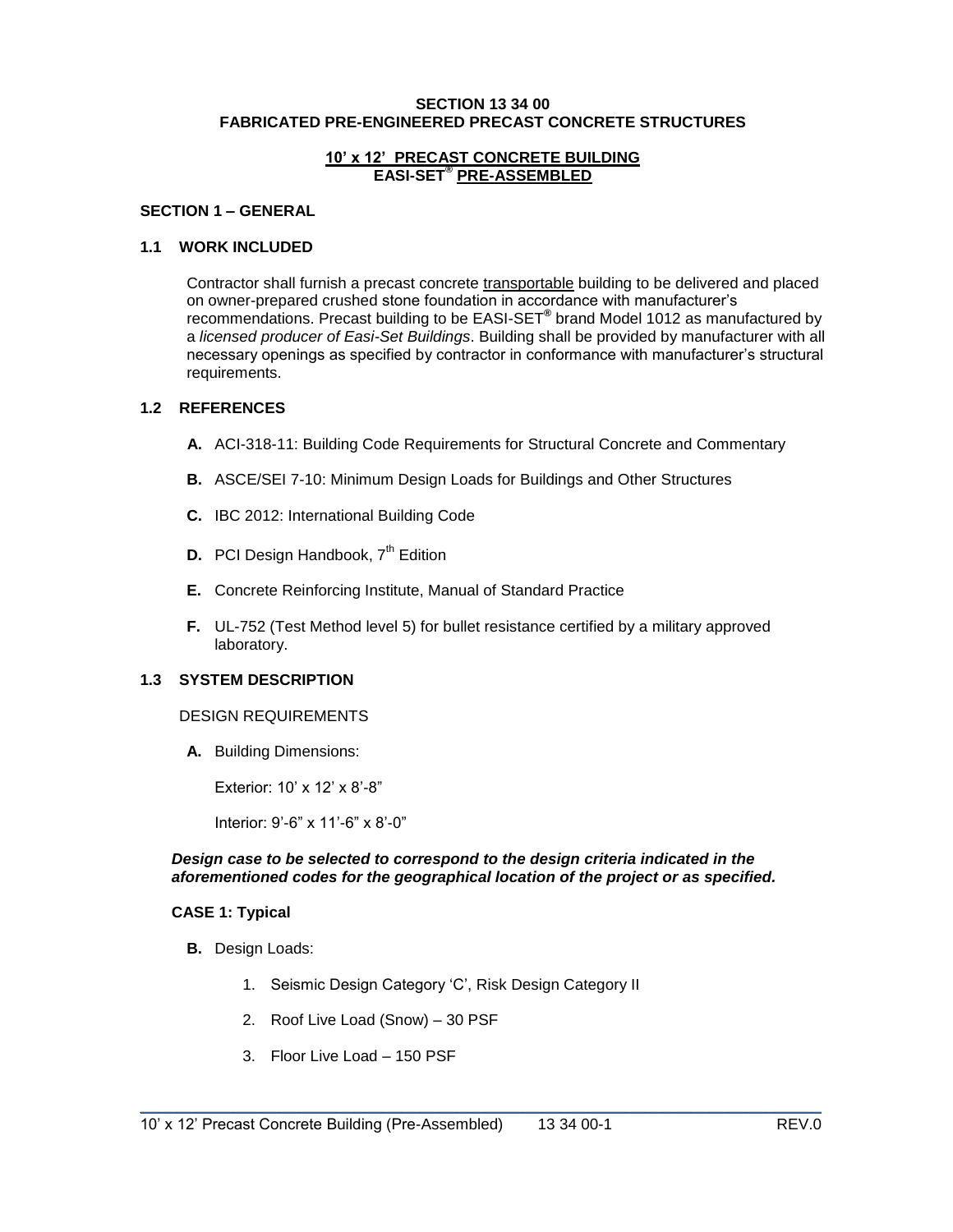### 4. Wind Loading\* – 115 MPH

\*Design loads relate to precast components only, not accessories (i.e. doors, windows, vents, etc.)

## **CASE 2: Heavy**

**C.** Design Loads:

- 1. Seismic Design Category 'D', Risk Design Category III
- 2. Roof Live Load (Snow) 60 PSF
- 3. Floor Live Load 250 PSF
- 4. Wind Loading\* 165 MPH

\*Design loads relate to precast components only, not accessories (i.e. doors, windows, vents, etc.)

- **D.** Roof: Roof panel shall slope  $\frac{1}{2}$ " from front to back in 10-foot direction. The roof shall extend a minimum of 2 ½" beyond the wall panel on each side and have a turndown design which extends ½" below the top edge of the wall panels to prevent water migration into the building along top of wall panels. Roof shall also have an integral architectural ribbed edge.
- **E.** Roof, floor, and wall panels must each be produced as single component monolithic panels. No roof, floor, or vertical wall joints will be allowed, except at corners and along perimeter. Wall panels shall be set on top of floor panel.
- **F.** Floor panel must have  $\frac{1}{2}$ " step-down around the entire perimeter to prevent water migration into the building along the bottom of wall panels.

## **1.4 SUBMITTALS**

- A. Engineering calculations that are designed and sealed by a professional engineer, licensed to practice in the state where the project is located, shall be submitted for approval.
- B. Manufacturers' product literature shall be provided for any plumbing, electrical, and miscellaneous installed fixtures demonstrating compliance with these specifications.

### **1.5 QUALITY ASSURANCE**

- **A.** The precast concrete building producer shall be a plant-certified member of either the National Precast Concrete Association (NPCA), The Precast/Prestressed Concrete Institute (PCI), or equal.
- **B.** The precast concrete building producer shall demonstrate product knowledge and must have a minimum of 5 years experience manufacturing and setting precast concrete.
- **C.** The manufacturer must be a licensed producer of Easi-Set Buildings
- **D.** No alternate building designs to the pre-engineered EASI-SET**®** building will be allowed unless pre-approved by the owner 10 days prior to the bid date.

\_\_\_\_\_\_\_\_\_\_\_\_\_\_\_\_\_\_\_\_\_\_\_\_\_\_\_\_\_\_\_\_\_\_\_\_\_\_\_\_\_\_\_\_\_\_\_\_\_\_\_\_\_\_\_\_\_\_\_\_\_\_\_\_\_\_\_\_\_\_\_\_\_

# **SECTION 2 – PRODUCTS**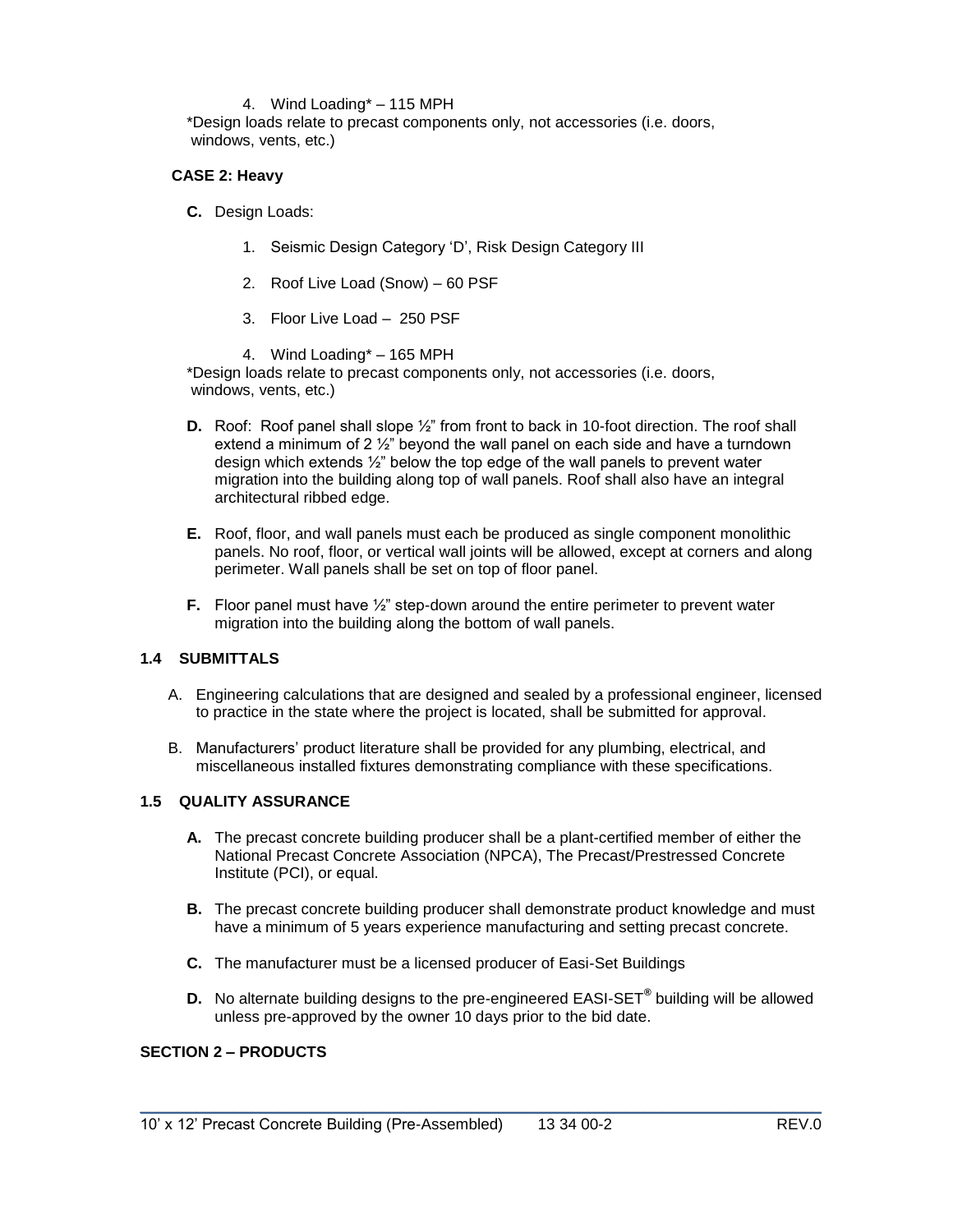# **2.1 MATERIALS**

- **A.** Concrete: Steel-reinforced, 5000 PSI minimum 28-day compressive strength, airentrained (ASTM C260).
- **B.** Reinforcing Steel: ASTM A615, grade 60 unless otherwise specified. Welded Wire Fabric: ASTM 185 Grade 65
- **C.** Post-tensioning Strand: 41K Polystrand CP50, ½" 270 KSI Seven-Wire strand, enclosed within a greased plastic sheath (ASTM A416). Roof and floor each shall be posttensioned by a proprietary, second generation design using a single, continuous tendon. Said tendon is placed in the concrete slab to form a perimeter loop starting from one corner of the slab to a point where the cable entered the slab. The tendon then turns 90 degrees and follows the cable member(s) in the periphery to a point midway along the "X" axis of the concrete building panel and then turns 90 degrees along the "Y" axis of the concrete building panel. This bisects the concrete building panel and crosses the opposite parallel portion of the cable member and exits from an adjacent side of the concrete building panel. This creates a cable pattern with no less than 2.5 parallel cables in any direction. To ensure a watertight design, no alternate methods shall be substituted for the post-tensioning.
- **D.** Sealant: All joints between panels shall be caulked on the exterior and interior surface of the joints. Caulking shall be DOW CORNING 790 silicone sealant or equal. Exterior caulk reveal to be 3/8"x 3/4" deep so that sides of the joint are parallel for proper caulk adhesion. Back of the joint to be taped with bond breaking tape to ensure adhesion of caulk to parallel sides of joint and not the back.
- **E.** Vents: Two screened aluminum vents to be cast in rear wall. Vents shall be SUNVENT INDUSTRIES Model FL-164 or equal.
- **F.** Panel Connections: All panels shall be securely fastened together with 3/8" thick steel brackets. Steel is to be of structural quality, hot-rolled carbon complying with ASTM A36 and hot dipped galvanized after fabrication. All fasteners to be ½" diameter bolts complying with ASTM A325 for carbon steel bolts. Cast-in anchors used for panel connections to be Dayton-Superior F-63 coil inserts, or equal. All inserts for corner connections must be secured directly to form before casting panels. No floating-in of connection inserts shall be allowed.

## **2.2 ACCESSORIES**

- **A. Doors and Frames**: Shall comply with Steel Door Institute "Recommended Specifications for Standard Steel Doors and Frames" (SDI-100) and as herein specified. All door and frame galvanizing shall be in accordance with ASTM A924 and A653, A60 minimum coating thickness.
	- 1. The buildings shall be equipped with double 3'-0" x 6'-8" x 1-3/4" thick insulated, 18 gauge, metal doors with 16-gauge frames (to meet wall thickness). Doors to have flush top cap. 12 gauge flat astragals shall be applied to the active leaf to protect against the elements or forced opening. Doors and frames shall be factory bonderized and painted with one coat of rust inhibitive primer and one finish coat of enamel paint; color to be BOLT BROWN unless specified otherwise.
	- 2. Doors and frames shall meet SDI standard Level 2, 1¾" heavy duty. *Approved manufacturers: Republic, Steelcraft, Ceco, Black Mountain, Pioneer, Curries, Mesker, MPI, Door components or equal Approved distributor: Integrated Entry Systems*

\_\_\_\_\_\_\_\_\_\_\_\_\_\_\_\_\_\_\_\_\_\_\_\_\_\_\_\_\_\_\_\_\_\_\_\_\_\_\_\_\_\_\_\_\_\_\_\_\_\_\_\_\_\_\_\_\_\_\_\_\_\_\_\_\_\_\_\_\_\_\_\_\_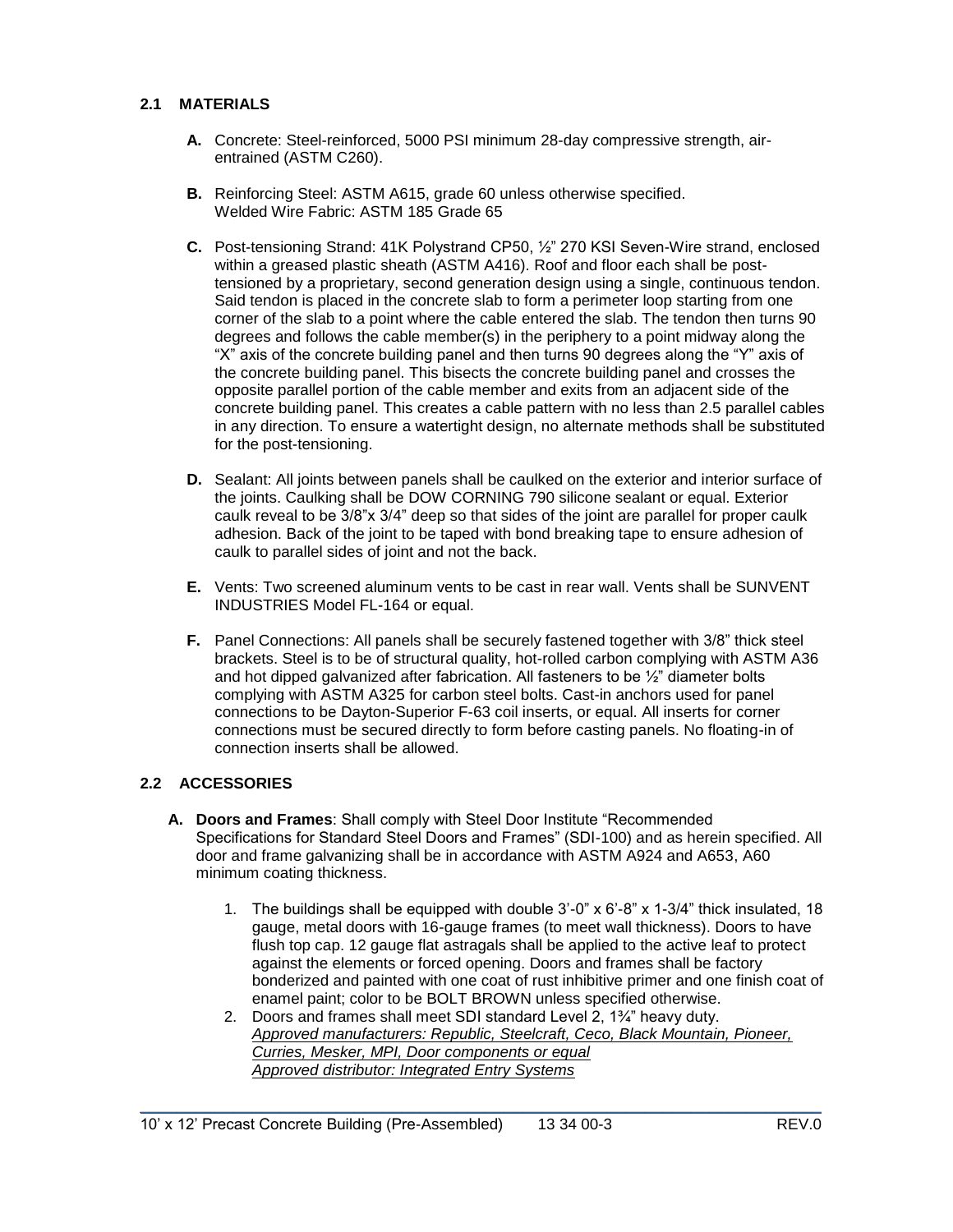### **B. Door Hardware**:

**1. Pull Handle**: Shall meet requirements of ANSI A156.2. Shall be thru bolt attached and constructed of a minimum ¾" diameter stainless pull handle sized 8" center to center with a stainless backer plate, minimum 0.053" on both sides. *Approved manufacturers: Design Hardware, Don-Jo, or equal*

**2. Hinges**: Shall comply with ANSI A156.1 and be of the ball bearing, non-removable pin type (3 per door minimum). Hinges shall be 4  $\frac{1}{2}$ " x 4  $\frac{1}{2}$ " US26D (652) brushed chrome finish. Manufacturer shall provide a lifetime limited warranty. *Approved manufacturers: Design Hardware, or equal*

**3. Deadbolt**: Commercial Grade Deadbolt conforming to ANSI 156.5 furnished with a 2  $\frac{1}{4}$ " face plate and a 1" projecting deadbolt with hardened steel pins. Dead bolts shall be UL and ADA approved. Finish shall be US26D (626) brushed chrome finish. Manufacturer shall provide a lifetime limited warranty.

*Approved manufacturers: Design Hardware, Dorma, or equal*

**4. Surface Bolt**: 8" Surface bolt UL listed. Finish US26D (626) brushed chrome finish. (2 per inactive leaf)

*Approved manufacturers: Don-Jo, Design Hardware, or equal*

**6. Threshold**: Bumper Seal type threshold with a maximum 1" rise to prevent water intrusion. Thresholds shall be approved for UL 10B suitable for use with fire doors rated up to three hours.

*Approved manufacturers: National Guard Products or equal* 

**7. Overhead Door Holder**: Heavy duty surface mounted hold open device with hold open/stop angle of 85 to 110 degrees. Construction shall be stainless steel. Finish US32D (630) satin stainless steel finish. *Approved manufacturers: ABH, Rockwood, or equal*

**8. Drip Cap**: Aluminum drip cap with minimum projection of 2 ½" shall be furnished. *Approved Manufacturers: Design Hardware, National Guard Products, or equal*

**9. Door Stop**: ANSI 156.16 approved wall mounted door stop with keeper constructed of a corrosion resistant cast brass material. Finish US26D (626) brushed chrome finish. *Approved manufacturers: Don-Jo, Rockwood, or equal*

## **2.3 FINISHES**

- **A.** Interior of Building: Smooth form finish on all interior panel surfaces unless exterior finish is produced using a form liner, then smooth hand-troweled finish.
- **B.** Exterior of Building: (Standard) Architectural precast concrete brick finish: Finish must be imprinted in top face of panel while in form using an open grid impression tool similar to EASI-BRICK**®** . Finished brick size shall be 2 3/8" x 7 5/8" with vertical steel float or light broom finish. Joints between each brick must be 3/8" wide x 3/8" deep. Back of joint shall be concave to simulate a hand-tooled joint. Each brick face shall be coated with the following water-based acrylic, water repellent penetrating concrete stain: 1) Canyon Tone stain by United Coatings, 2) Sherwin Williams (H&C concrete stain) or equal. Stain shall be applied per manufacturer's recommendation. Joints shall be kept substantially free of stain to maintain a gray concrete color. Stain color shall be BRICK RED unless specified otherwise.

\_\_\_\_\_\_\_\_\_\_\_\_\_\_\_\_\_\_\_\_\_\_\_\_\_\_\_\_\_\_\_\_\_\_\_\_\_\_\_\_\_\_\_\_\_\_\_\_\_\_\_\_\_\_\_\_\_\_\_\_\_\_\_\_\_\_\_\_\_\_\_\_\_